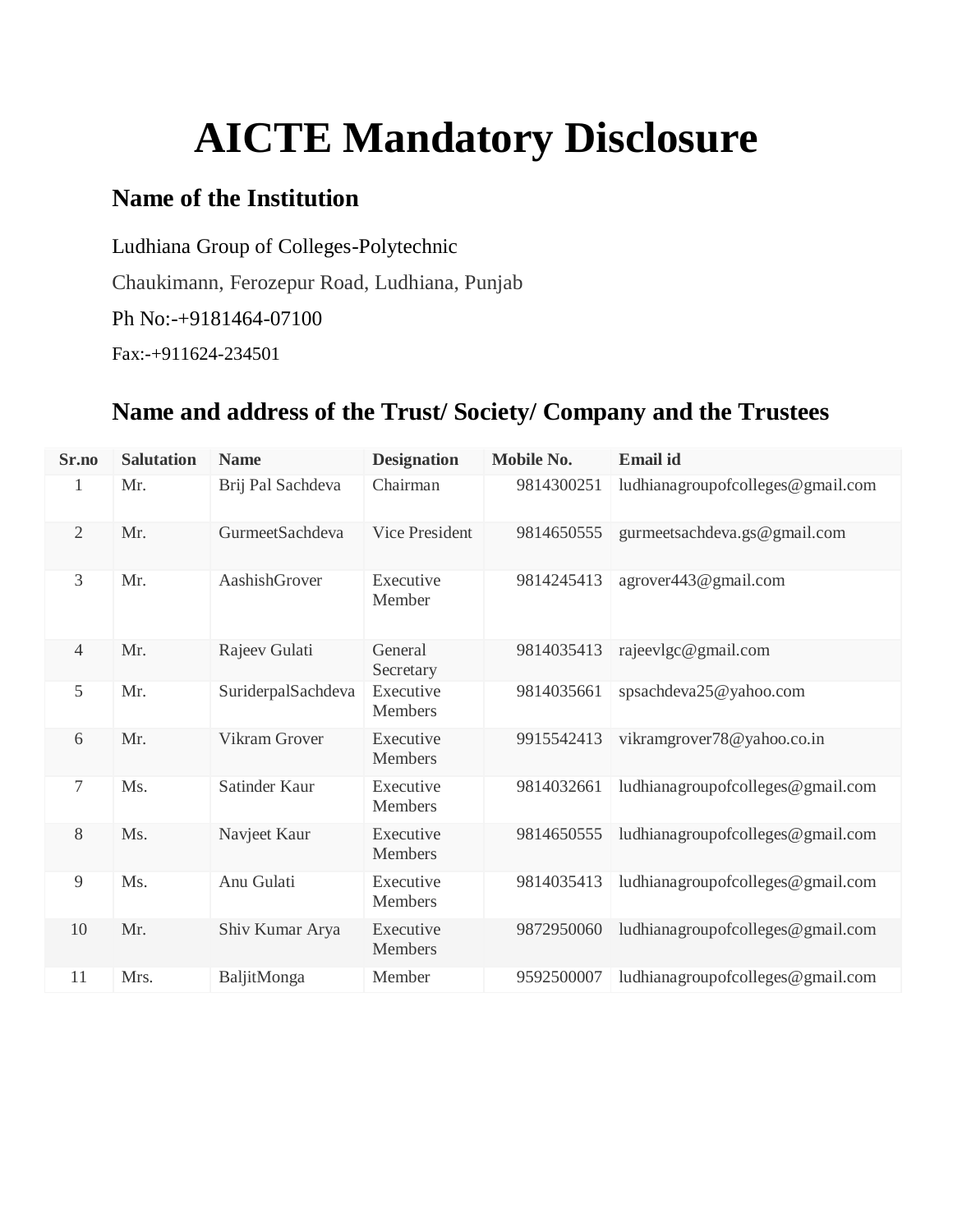# **Name & Address of the Principal**

Er. Pardeep Singh Principal Ph No:-88723-15555 Email:-lgcpoly.principal@gmail.com

### **Name of the AffiliatingBoard**

Punjab State Board of Technical Education & Industrial Training Jan Marg, Sector 36-A, Sector 36, Chandigarh, 160036 Ph No. 0172-2622584, 2622585

### **Governance (Members of the Board)**

| Name Of the Member      | <b>Detail</b>                          |
|-------------------------|----------------------------------------|
| Mr.Brij Pal Sachdeva    | Chairman                               |
| Mr.Rajiv Gulati         | General Secretary                      |
| Mr.GurmeetSachdeva      | <b>Executive Member</b>                |
| Mr.Surinder Pal Sacdeva | <b>Executive Member</b>                |
| Mr. Vikram Grover       | Executive member                       |
| Dr.R.KSoni              | Regional Officer(Ex official member)   |
| Sh. Suresh Kumar        | Director Academics (PSBTE & IT)        |
| Er. Pardeep Singh       | Principal (LGC Poly)                   |
| Dr.Rakesh Kumar         | Principal (Ludhiana Group of Colleges) |
| Ms.InderjeetChahal      | Lecturer                               |
| Mr.Lovepreet Singh      | Lecturer                               |

### **Frequency of the Board meetings**

• Twice in a year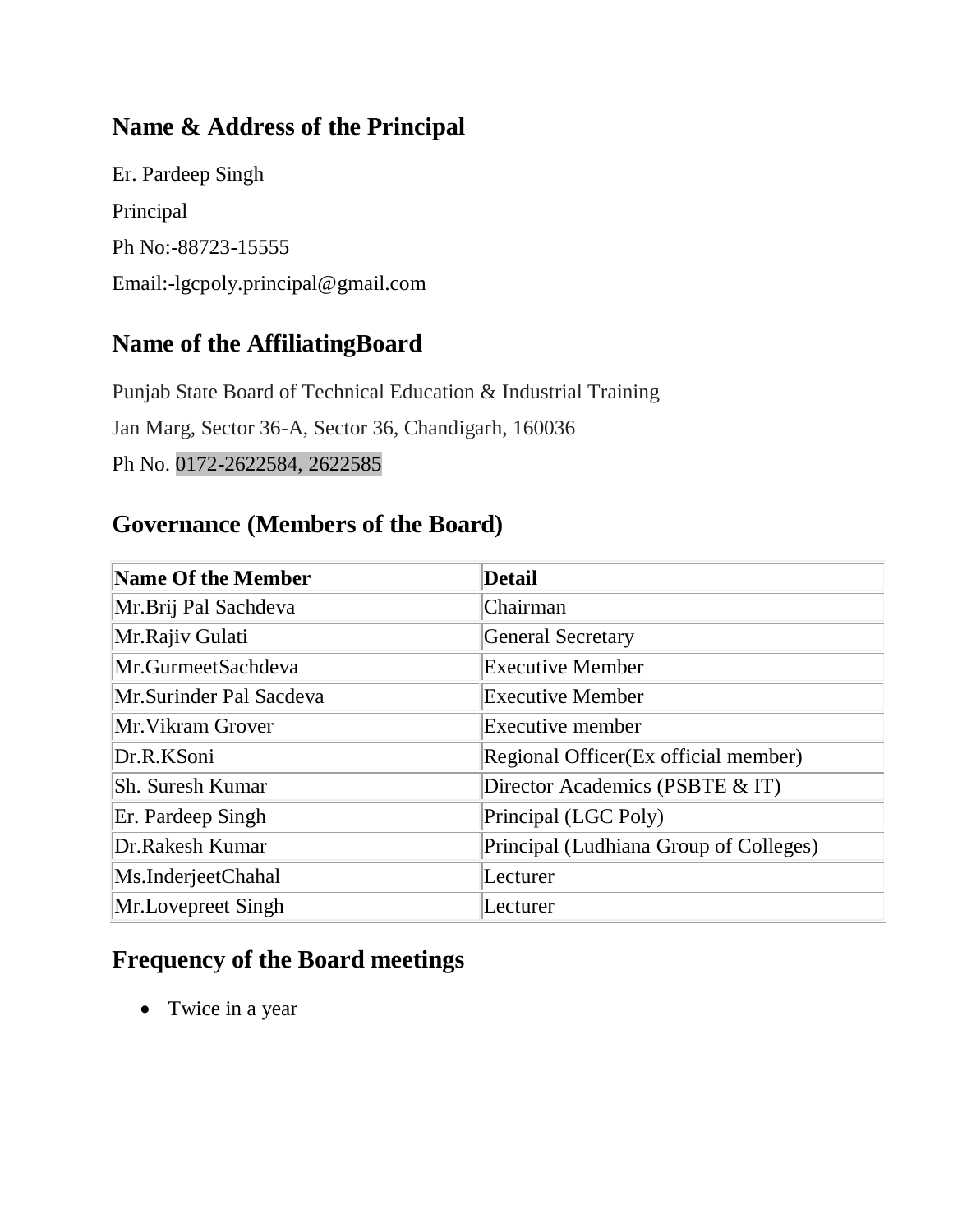### **Mission**

Guided by our vision and values, Ludhiana Group of Colleges-Polytechnic seeks to empower the students by building human capital through higher education. It aims to provide increased opportunities and developing initiatives in partnership with our community, particularly with local people. Our mission is to enhance the learning experience responsive to their needs, to support their aspirations and create an environment conducive to high quality education and research by providing world class infrastructure and facilities.

# **Vission**

To become a centre of academic excellence in this region for teaching, research, entrepreneurship and corporate leadership by establishing standards of performance for others.

### **Student Counseling**

The current procedure of student counseling involves immense faculty involvement. Twenty students are allotted to each teacher and the teacher is in continuous contact with those students. A monthly formal meeting is also organized with the students and the counselor whereby every problem is discussed and sorted. Thecounselor tries to resolves the issues by him/herself but can also raise the issue to the counseling head in case of difficuly.Studentcounseling ensures satisfaction of the students pertaining to various academic and non-academic activities. The students are also encouraged and motivated to perform various activities and explore their talent.

### **Suggestion Box**

A suggestion box, which is permanently placed in the library and administrative office area of the institute, is an open way of communication by the students with the higher officials, Students can communicate their routine problems, feedback and queries without mentioning their names. The suggestion box being scrutinized by the head of the institute on monthly basis. Committee headed by the Principal and all HODs of the institution are taking care for successful completion of student counseling process and implementation of student suggestion.

### **Grievance redressal mechanism for faculty,staff and students**

Committee headed by the principal and all HODs of the institution are taking care for successful implementation of the students feedback.The same committee is authorized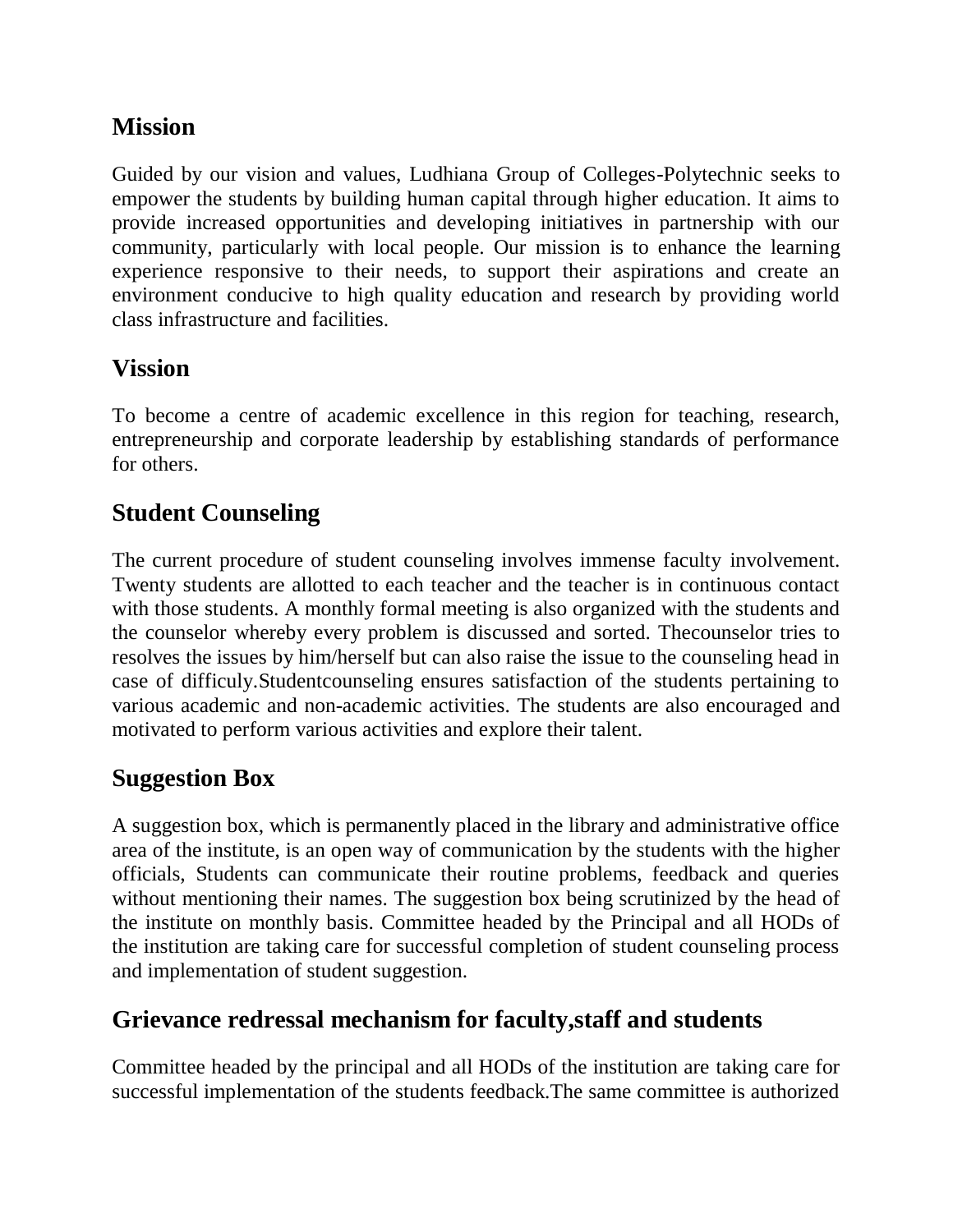for the implementation of grievance redressal system at the institution level.The student counseling system is being implemented.The committee ensures regarding organization of regular department level and entire staff level meetings to solve the problems and grievance on a common ground.

### **Name of the Programmes approved by AICTE**

Diploma Engineering

#### **Name of the Programmes accredited by the AICTE**

|                | <b>NBA Accreditation Status</b>                 |                     |  |  |  |
|----------------|-------------------------------------------------|---------------------|--|--|--|
|                | Name/ List of Programmes/ Courses<br>Accredited |                     |  |  |  |
| $\overline{2}$ | Applied for Accreditation                       |                     |  |  |  |
|                | A. Applied but Visit not happened               |                     |  |  |  |
|                | B. Visit happened but result awaited            |                     |  |  |  |
| 3              | List of programmes/courses Not Applied          | Diploma Engineering |  |  |  |

| <b>NAAC Accreditation Status</b>     |                                  |  |  |  |
|--------------------------------------|----------------------------------|--|--|--|
| Accredited                           | Accreditation grade may be shown |  |  |  |
| 2 Applied for Accreditation          |                                  |  |  |  |
| A. Applied but Visit not happened    |                                  |  |  |  |
| B. Visit happened but result awaited |                                  |  |  |  |
| Not Applied                          | Diploma Engineering              |  |  |  |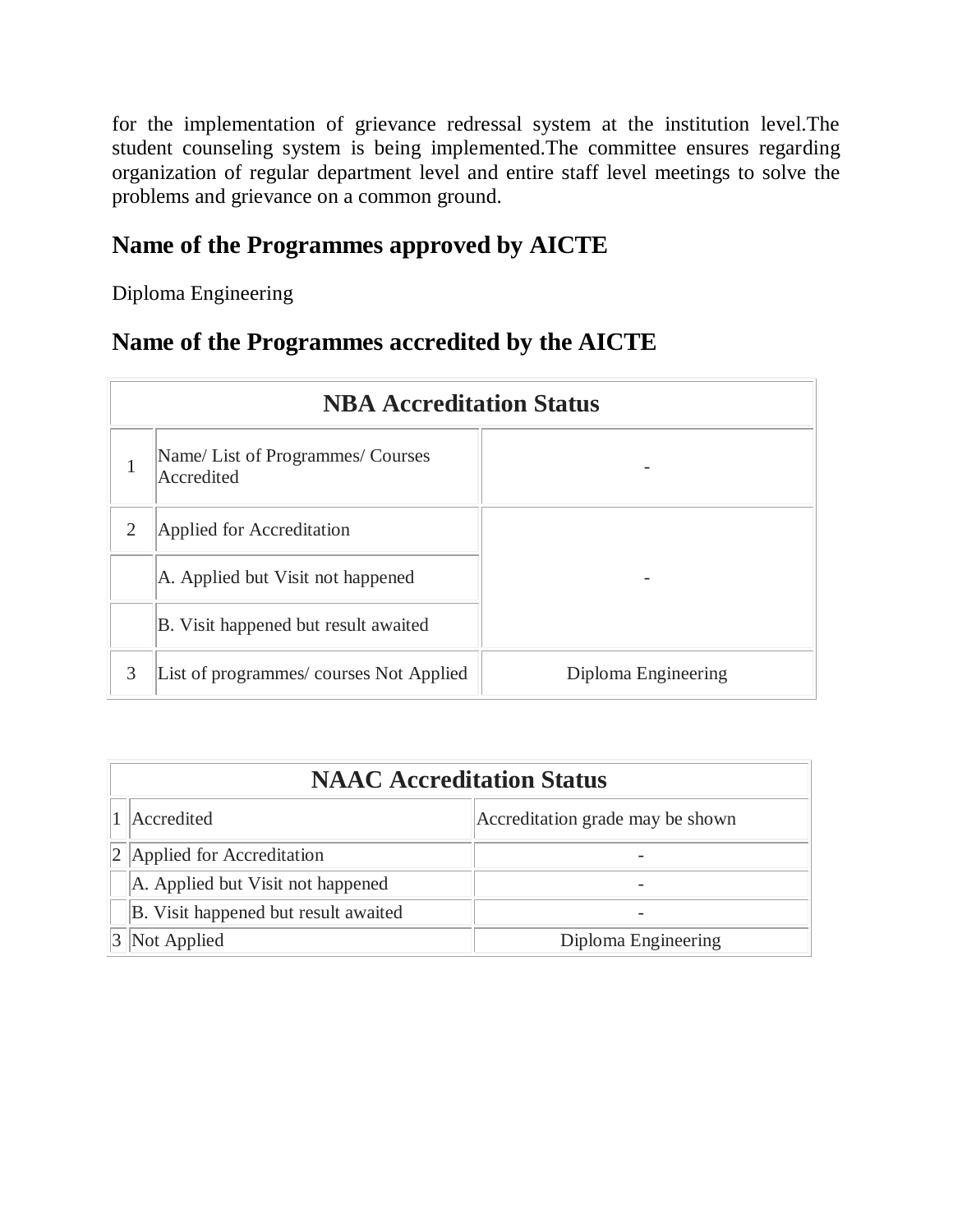#### **FOR EACH COURSE THE FOLLOWING DETAIL ARE TO BE GIVEN:**

| Name                                            | Number<br>of seats | <b>Duration</b><br>in years | Cut off<br>marks/rank<br>Ωf<br>admission<br>during the<br>last three<br>years | Fee (as<br>approved by<br>the state<br>government) | Placement<br><b>Facilities</b>               | Campus placement in last three years with<br>minimum salary , maximum salary and<br>average salary |
|-------------------------------------------------|--------------------|-----------------------------|-------------------------------------------------------------------------------|----------------------------------------------------|----------------------------------------------|----------------------------------------------------------------------------------------------------|
| Diploma<br>Civil<br>Engineering                 | 60                 | 3                           | 50%                                                                           | 29150                                              | Training &<br>Placement<br>Cell<br>Available | 120000(Minimum) & 240000 (Maximum)                                                                 |
| Diploma<br>Computer<br>Science &<br>Engineering | 60                 | 3                           | 50%                                                                           | 29150                                              | Training &<br>Placement<br>Cell<br>Available | 120000(Minimum) & 250000 (Maximum)                                                                 |
| Diploma<br>Mechanical<br>Engineering            | 60                 | 3                           | 50%                                                                           | 29150                                              | Training &<br>Placement<br>Cell<br>Available | 120000(Minimum) & 240000 (Maximum)                                                                 |
| Diploma<br>Electrical<br>Engineering            | 30                 | 3                           | 50%                                                                           | 29150                                              | Training &<br>Placement<br>Cell<br>Available | 120000(Minimum) & 360000 (Maximum)                                                                 |

Placement establishment cell is headed by Mr.Lovepreet Singh .The Placement Coordinator is Mr.Gursewak Singh.

**Name and duration of programme(s) having affiliation/collaboration with foreign university(s) and being run in the same campus along with status of AICTE approval.If there is foreign collaboration, give the following details. -----N.A**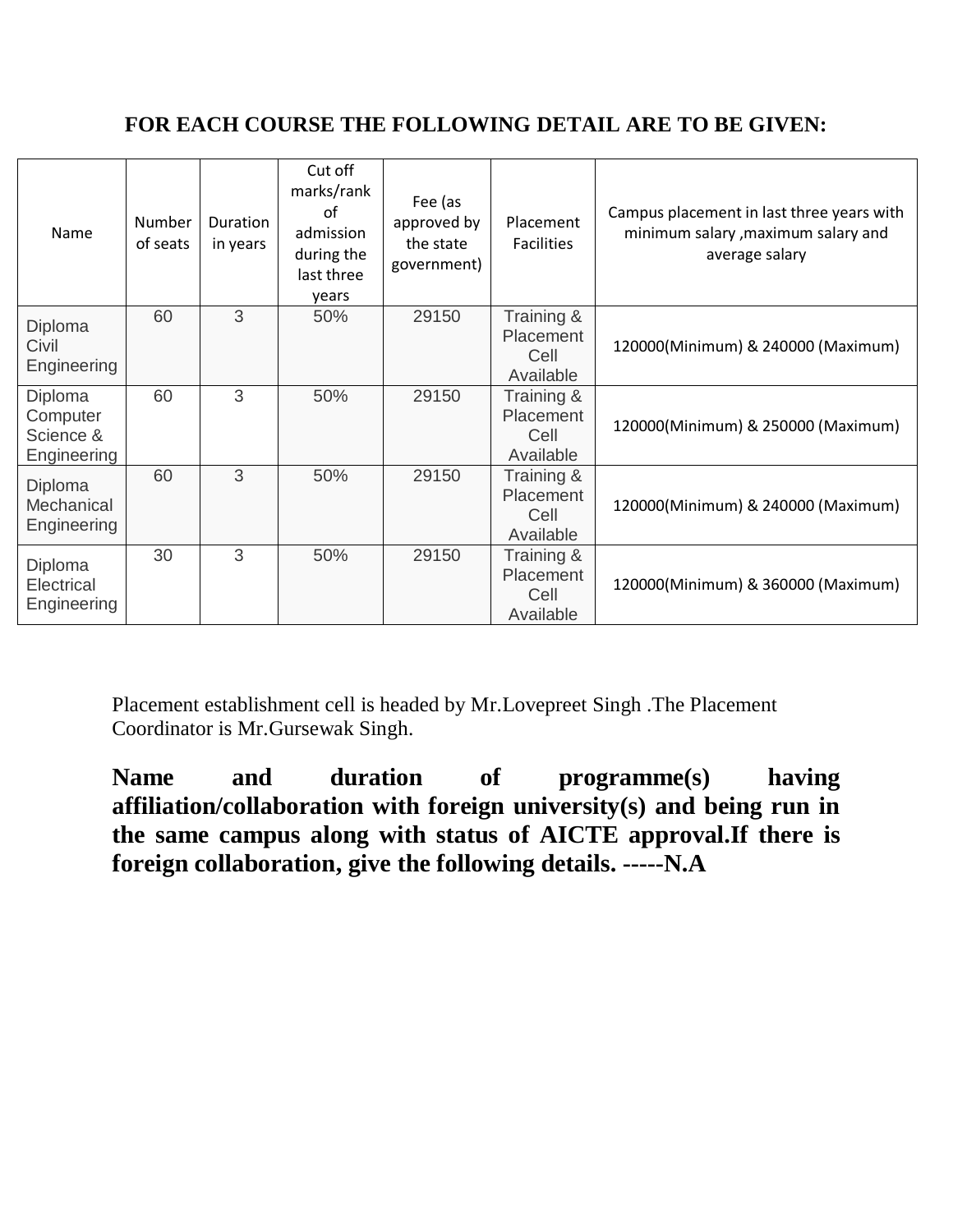# **FACULTY DETAILS**

# **Diploma Engineering**

Permanent Faculty-:28

Adjunct Faculty:-0

# **Profile of Principal**

Name:Er. Pardeep Singh

Date of Birth:05/06/1989

# **Education Qualifications**

M. Tech, B. Tech

#### **Work Experience**

- Teaching: -7 Years
- Industry:-3.5 Years
- Area of Specialization:Computer Engineering
- **Courses taught at**

Diploma Level: - Computer Engineering

Under Graduate: Computer Engineering

#### **• No. of papers published in**

National:-

International Journals:-

Conferences:-

- Master (M. Tech -Completed)
- Ph.D. (Pursuing)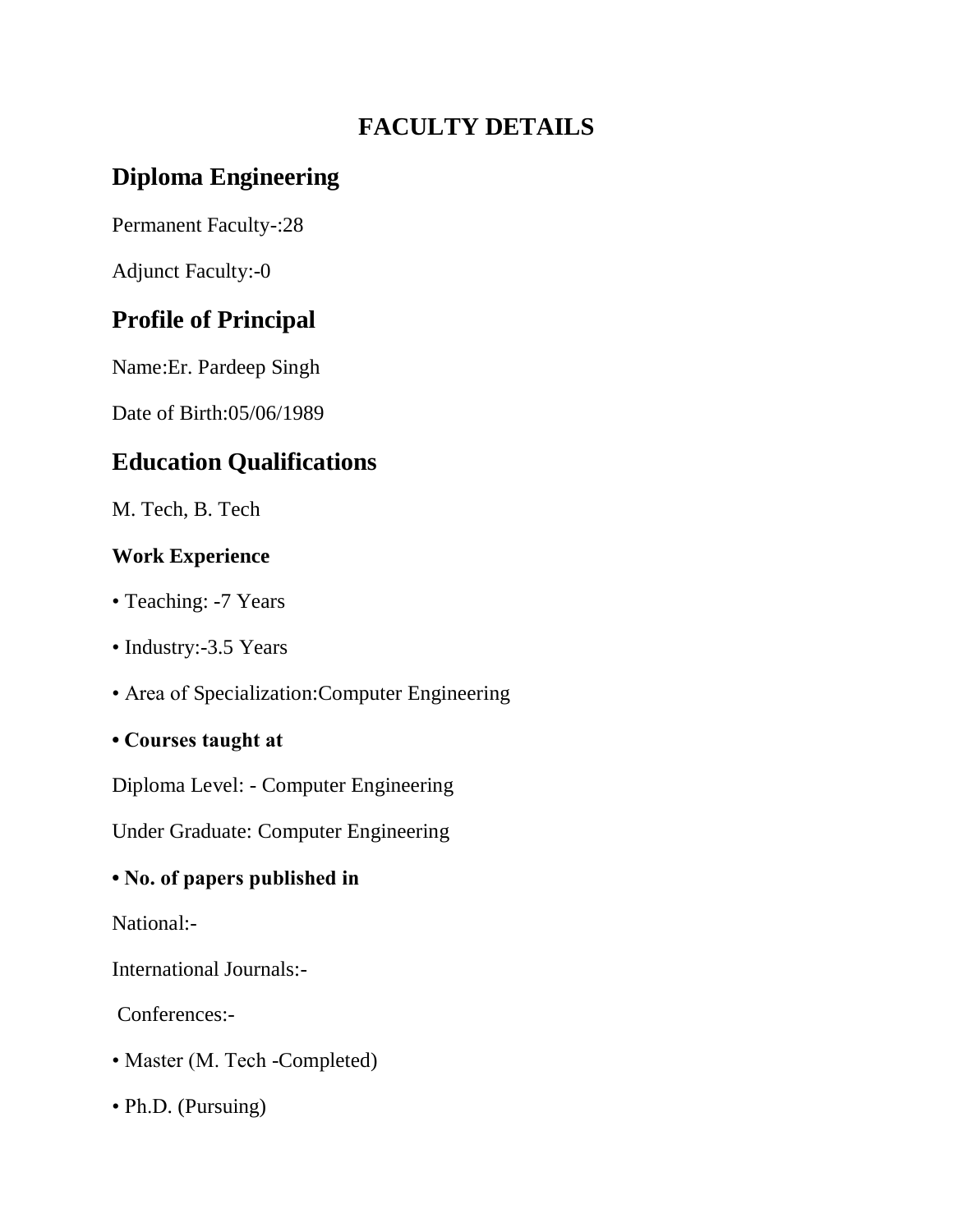| Course                 | Fee, as<br>approved<br>by State<br>Fee<br>Committee,<br>for the<br>Institution | Time<br>schedule for<br>payment of<br>Fee for the<br>entire<br>Programme | No. of Fee<br>waivers<br>granted with<br>amount and<br>name of<br>students | Number of scholarship<br>offered by the Institution,<br>duration and amount | Criteria for Fee<br>waivers/scholarship | Estimated<br>cost of<br>Boarding and<br>Lodging in<br>Hostels |
|------------------------|--------------------------------------------------------------------------------|--------------------------------------------------------------------------|----------------------------------------------------------------------------|-----------------------------------------------------------------------------|-----------------------------------------|---------------------------------------------------------------|
| Diploma<br>Engineering | Rs. 29150/-                                                                    | At the start<br>of Semester                                              | As per<br>Board<br><b>Norms</b>                                            | http://lgc.edu.in/Scholarship-<br>scheme.aspx                               | As per Board<br><b>Norms</b>            |                                                               |

# **ADMISSION**

### **Number of seats sanctioned with the year of approval**

- Year of Approval 2021-22
- Diploma Civil Engineering: 60 Seats
- Diploma Computer Science & Engineering: 60 Seats
- Diploma Mechanical Engineering: 60 Seats
- Diploma Electrical Engineering: 30 Seats

### **Number of Students admitted under various categories each year in the last three years**

- General Students: 112
- SC/ST Students: 274
- OBC Students: 16

### **Number of applications received during last two years for admission under Management Quota and number admitted**

- Applications Received: 134
- Admitted: 90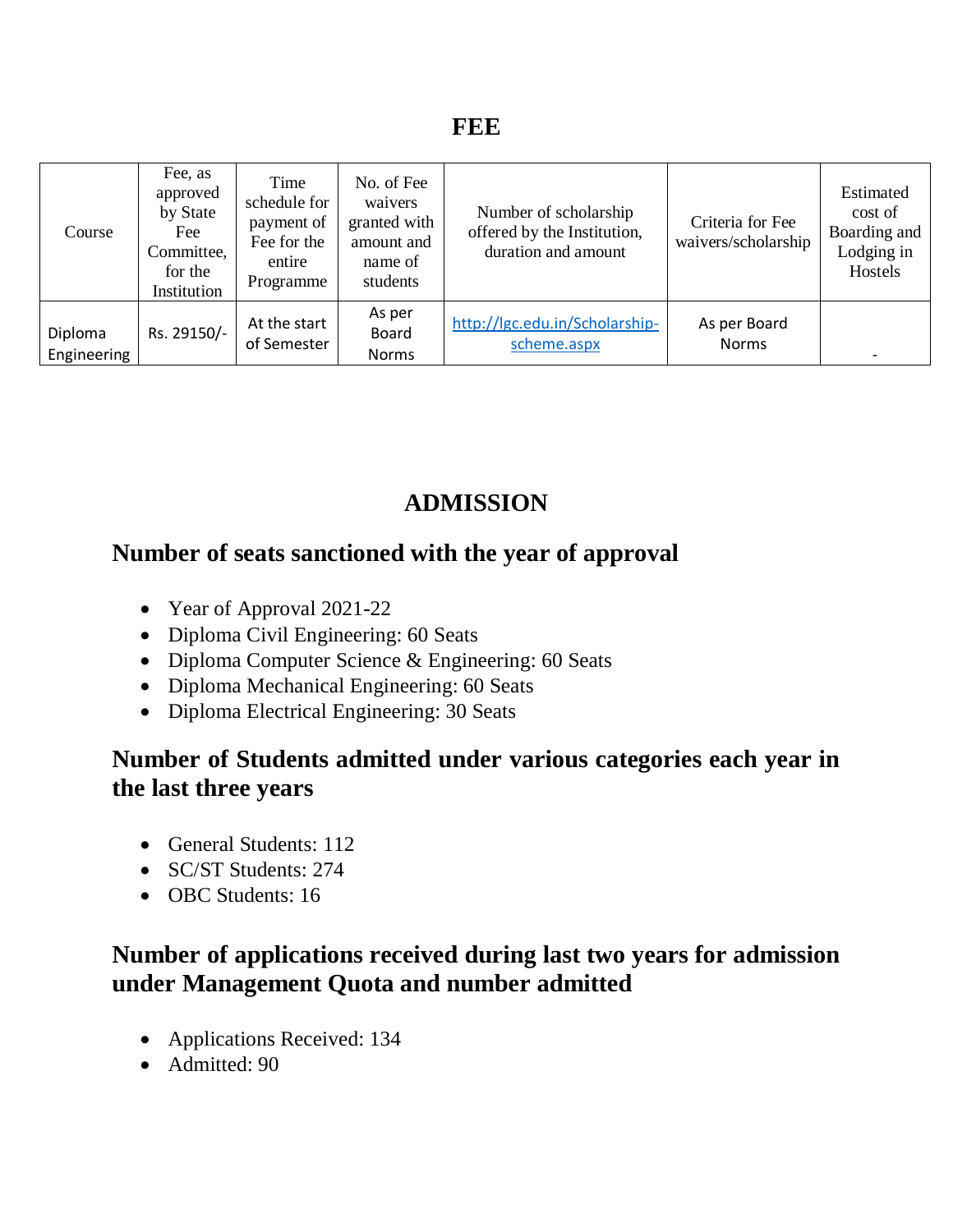### **Admission Procedure**

As per Board Norms

### **Calendar for admission against Management/vacant seats**

As per Board Norms

# **Criteria and Weightages for Admission**

As per Board Norms

#### **INFORMATION OF INFRASTRUCTURE AND OTHER RESOURCES AVAILABLE**

| Number of Class Rooms and size of each                     | 11 Class Rooms (Minimum 66 sq.m<br>each)    |
|------------------------------------------------------------|---------------------------------------------|
| Number of Tutorial rooms and size of each                  | 3 Tutorial Rooms (Minimum 33 sq.m)<br>each) |
| Number of Laboratories and size of each                    | 20 Laboratories (Minimum 66 sq.m)<br>each)  |
| Number of Drawing Halls with capacity of each              | 1 Drawing Room (139 sq.m)                   |
| Number of Computer Centres with capacity of each           | 1 Computer Center (173 sq.m)                |
| Central Examination Facility, Number of rooms and capacity | 11 Class Rooms (Minimum 66 sq.m)            |
| of each                                                    | each)                                       |
| Online examination facility (Number of Nodes, Internet     |                                             |
| bandwidth, etc.)                                           | 110 Nodes, 32 Mbps                          |
| Barrier Free Built Environment for disabled and elderly    |                                             |
| persons                                                    | Yes                                         |
| <b>Occupancy Certificate</b>                               | Yes                                         |
| Fire and Safety Certificate                                | Yes                                         |
| <b>Hostel Facilities</b>                                   | No                                          |

### **Library**

| Programme              | No. of books | <b>Titles</b> | Journals |
|------------------------|--------------|---------------|----------|
| Diploma<br>Engineering | 6787         | 1644          |          |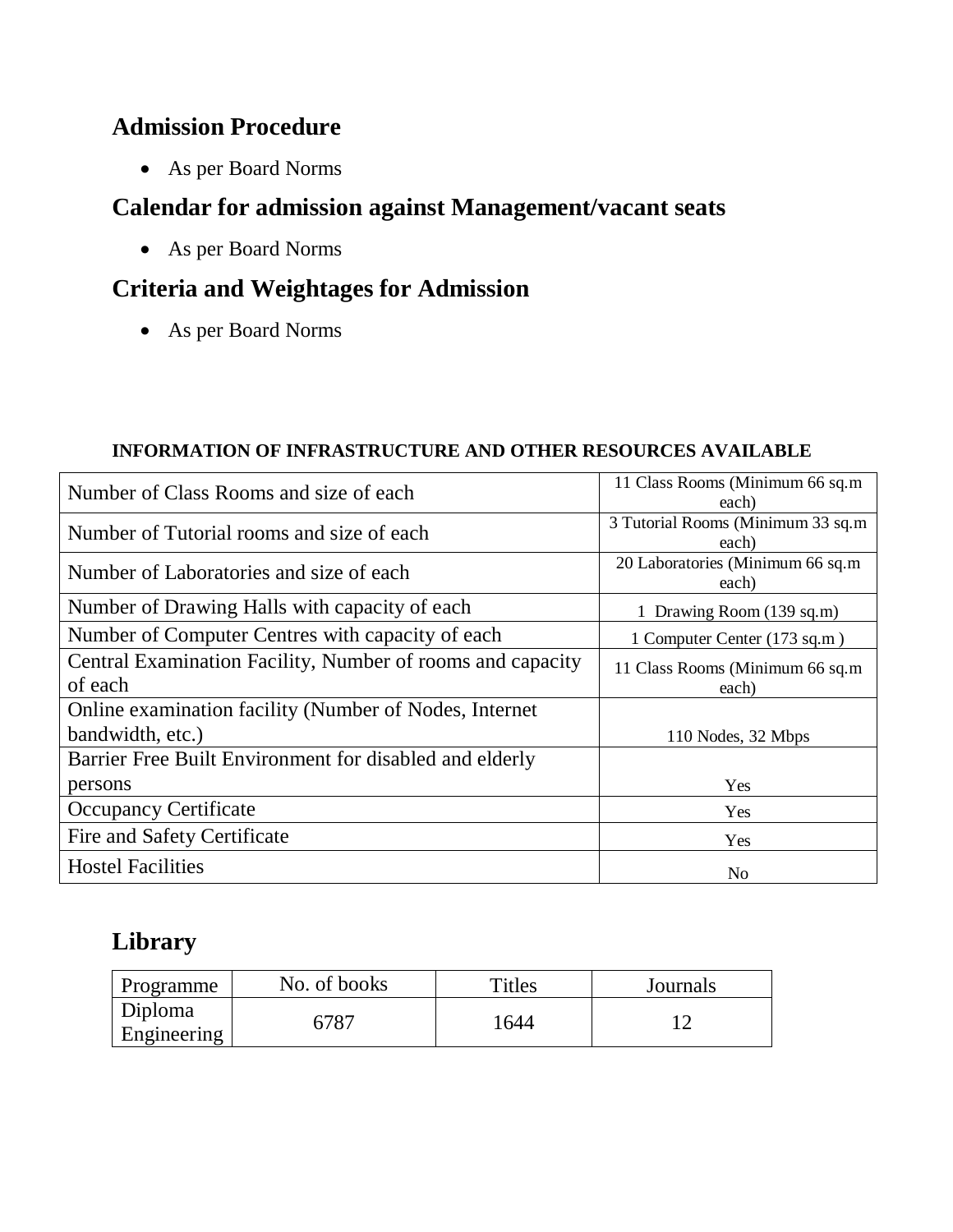### **E- Library facilities**

Delnet Facility Available

#### **National Digital Library (NDL) subscription details**:

User ID: -lgcpoly.principal@gmail.com

| Course                                              | <b>Name of the Laboratory</b>                 | Lab / Major Equipments                                                                                                 |
|-----------------------------------------------------|-----------------------------------------------|------------------------------------------------------------------------------------------------------------------------|
| <b>ELECTRICAL</b><br><b>ENGINEERING</b>             | <b>BASIC ELECTRICAL</b><br><b>ENGINEERING</b> | CRO 20 mhz, Determintion of voltag e -<br>currentrelationship in a dc circuit under specific<br>physical               |
| <b>ELECTRICAL</b><br><b>ENGINEERING</b>             | <b>BASIC ELECTRONICS</b>                      | CRO, PLOT V-I Charactristics for PN junction diode, Plot<br>V-I charactristics of Zenor diode, Transist                |
| <b>COMPUTER SCIENCE &amp;</b><br><b>ENGINEERING</b> | <b>BIT LAB</b>                                | COMPUTER SYSTEMS & COMPUTER SOFTWARES, UPS                                                                             |
| <b>FIRST YEAR/OTHER</b>                             | <b>CHEMISTRY LAB</b>                          | Digital Balance, Ph meter Digital, Analytcal Balance,<br>Aalytic Weight box, Silica Crucible, Aspirat                  |
| <b>COMPUTER SCEINCE &amp;</b><br><b>ENGINEERING</b> | <b>COMPUTER GRAPHICS</b>                      | COMPUTER SYSTEMS, C++                                                                                                  |
| <b>COMPUTER SCIENCE &amp;</b><br><b>ENGINEERING</b> | <b>COMPUTER NETWOKING</b><br>LAB              | <b>COMPUTER SYSTEMS, LAN</b>                                                                                           |
| <b>CIVIL ENGINEERING</b>                            | <b>CONCRETE LAB</b>                           | SLUMP TEST APPRATUS, CUBE MOULDS, VICAT<br>APPRATUS, SEIVE                                                             |
| <b>COMPUTER SCIENCE AND</b><br><b>ENGINEERING</b>   | <b>DBMS LAB</b>                               | <b>COMPUTER SYSTEMS, ORACLE</b>                                                                                        |
| <b>ELECTRICAL</b><br><b>ENGINEERING</b>             | <b>DIGITAL ELECTRONICS</b><br>LAB             | <b>VERIFICATION KIT FOR AND</b><br>GATE/NANDGATE, NORGATE, ORGATE, EXCLUSIVE, HALF<br>ADDER, FULL ADDER KIT FOR D FLIP |
| <b>ELECTRICAL</b><br><b>ENGINEERING</b>             | <b>ELECTRICAL MACHINE</b><br>LAB              | AMMTER, VOLTMETER, WATTMETER, P.F. METER, 3PHASE<br>LOAD, SINGLE PHASE TRANSFORMER, D.C. SHUNT<br>METER, SYNCHRONOU    |
| <b>ELECTRICAL</b><br><b>ENGINEERING</b>             | ELECTRICAL MEA. INSTR.<br>& INSTR.LAB         | Analog & Digital Multimeter, Phase Enrgy Meter, Earth<br>Tester, Power Factor Meter, Watt Meter, CRO, CT, PT           |

### **LABORATORY AND WORKSHOP**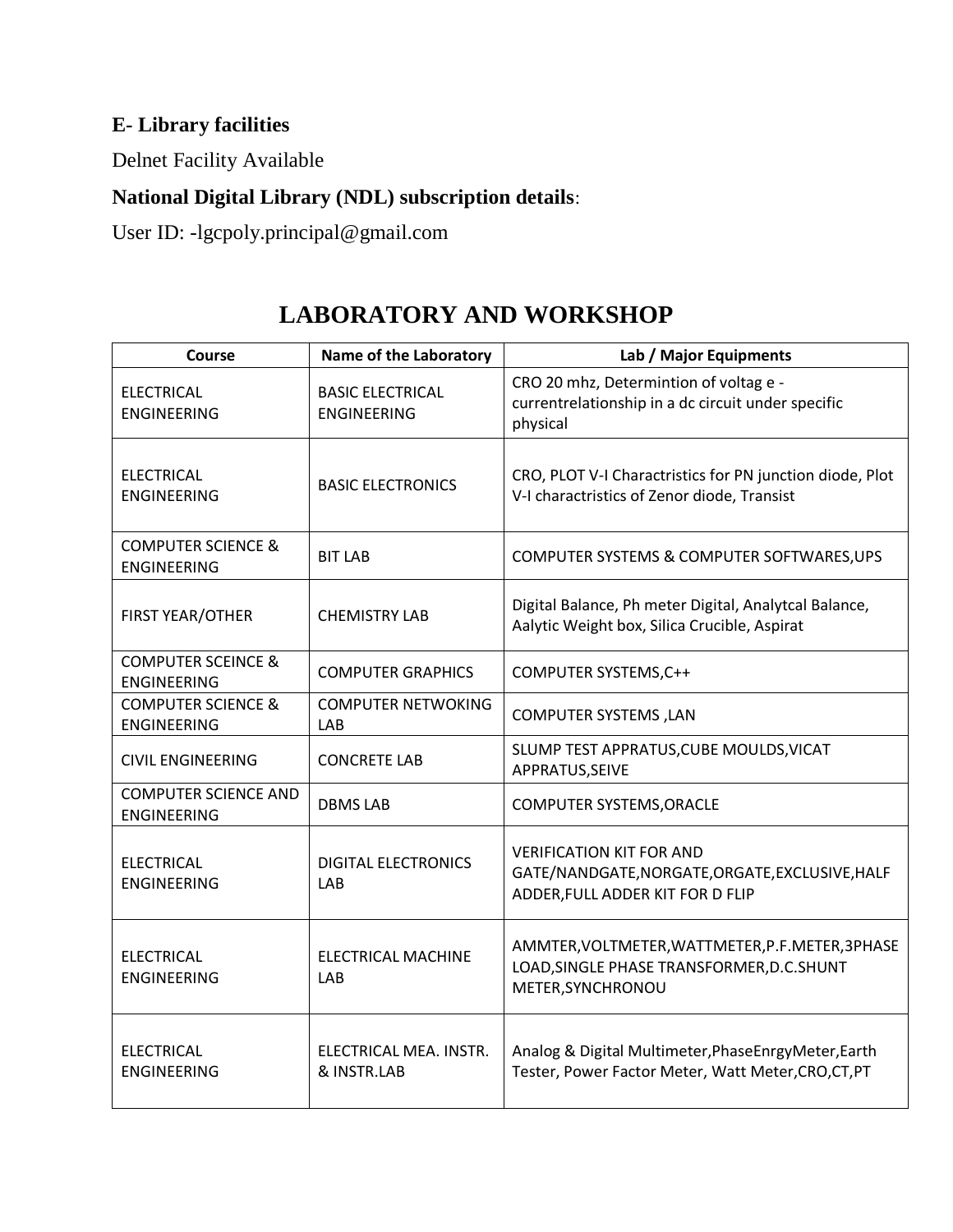| <b>ENGLISH &amp;</b><br><b>FIRST YEAR/OTHER</b><br><b>COMMUNICATION SKILLS</b> |                                                                    | COMPUTER SYSTEMS, SOFTWARES, HEAD PHONES, UPS                                                                  |
|--------------------------------------------------------------------------------|--------------------------------------------------------------------|----------------------------------------------------------------------------------------------------------------|
| MECHANICAL<br><b>ENGINEERING</b>                                               | F.M.LAB                                                            | WIND TUNNEL, PITOT<br>TUBE, NOTCHES. BERNOULLITHEOREM APP., FRICTION<br>LOSSES MEASUREMENT APP.                |
| <b>ELECTRICAL</b><br><b>ENGINEERING</b>                                        | <b>FUNDAMENTALS OF</b><br><b>ELECTRICAL</b><br><b>ENGINEERING</b>  | RESISTANCE IN SERIES & PARALLEL KITS, OHMS LAW<br>KIT, KIRCHOFF'S LAW KIT                                      |
| <b>COMPUTER SCEINCE &amp;</b><br><b>ENGINEERING</b>                            | <b>HARDWARE LAB</b>                                                | CPU, LED, UPS, Harddrives, Printers, etc                                                                       |
| <b>CIVIL ENGINEERING</b><br><b>HIGHWAY ENGINEERING</b>                         |                                                                    | CBR APPRATUS, IMPACT TESTING APPRATUS, DUCTILITY<br>TEST APPRATUS, CRUSHING TEST APPRATUS                      |
| MECHANICAL<br><b>ENGINEERING</b>                                               | <b>HYDRAULICS AND</b><br><b>PNEUMATICS LAB</b>                     | PIEZOMETER TUBE, INCLINED MANOMETER, HYDRAULIC<br>JACK, HYDRAULIC PRESS, VENTURIMETTER<br>APP.BEMOULLI'S APP., |
| MECHANICAL<br><b>ENGINEERING</b>                                               | MATERIAL SCIENCE LAB                                               | METALLURGICAL MICROSCOPE, MUFFLE<br><b>FUANCE, POLISHING MACHINE</b>                                           |
| <b>ELECTRICAL</b>                                                              | MICROPROCESSOR PLC &                                               |                                                                                                                |
| <b>ENGINEERING</b>                                                             | <b>MICROCONTROLLERS</b><br>LAB                                     | ALL LOGIC GATES KIT, ALL FILPFLOP<br>KIT, MICROPROCESSOR KIT MICROCONTROLLER KIT, PLC<br>MODULE, WIRING TOOLS  |
| <b>COMPUTER SCIENCE &amp;</b><br><b>ENGINEERING</b>                            | <b>MULTIMEDIA AND</b><br><b>ANIMATION</b><br><b>TECHNOLOGY LAB</b> | COMPUTER SYSTEM, PHOTOSHOP, FLASH, MICROMEDIA<br><b>DIRECTOR</b>                                               |
| <b>ELECTRICAL</b><br><b>ENGINEERING</b>                                        | PLC LAB                                                            | LED, LDR photo Transistor, Strain gauge, Trainer<br>Kit, Hygrometer, thermocouple trainer kit etc.             |
| MECHANICAL<br><b>ENGINEERING</b>                                               | <b>RAC LAB</b>                                                     | VARIOUS TOOLS OF REFRIGERATION KIT, AIR<br><b>CONDITIONER, REFRIGERATOR ETC</b>                                |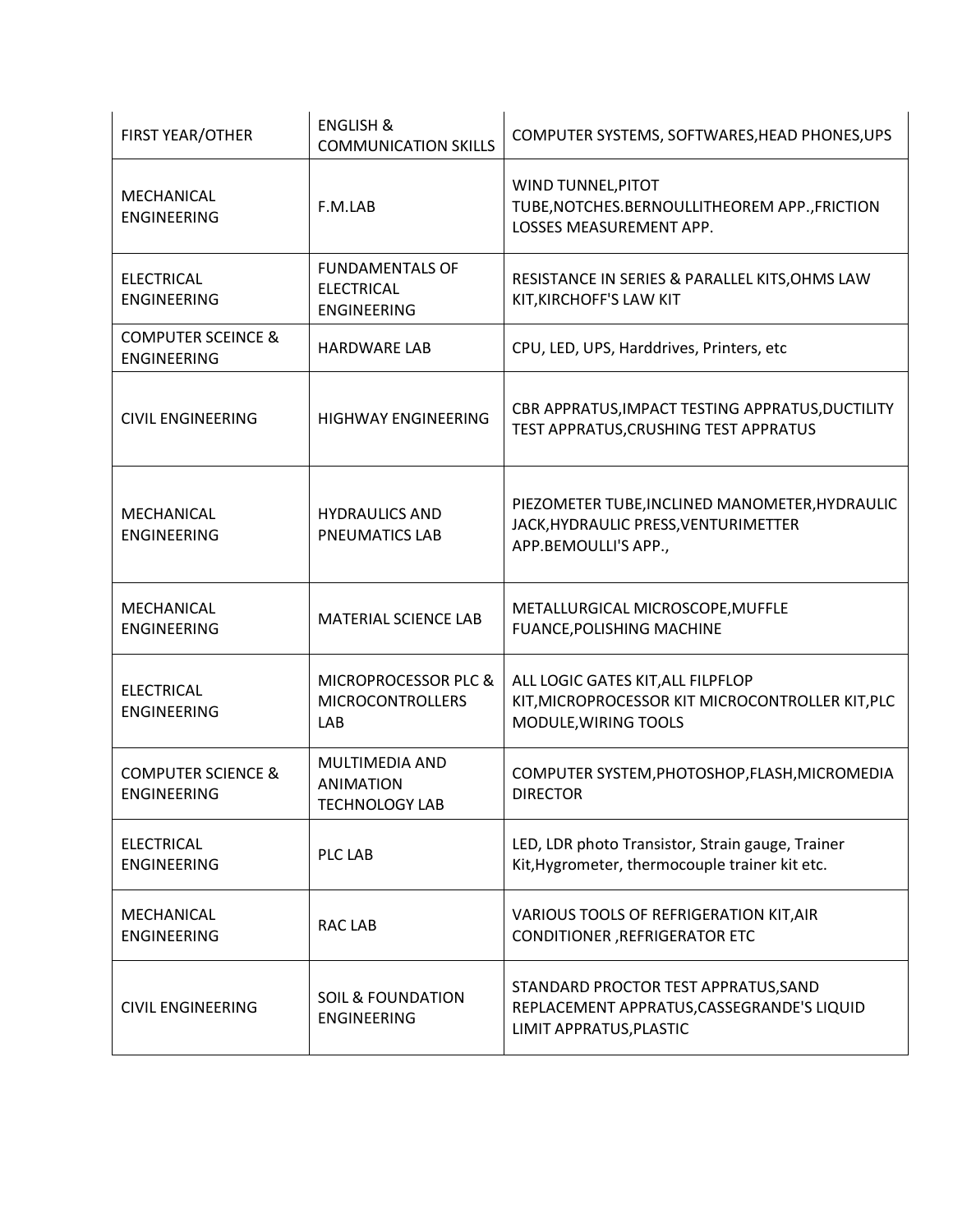| CIVIL ENGINEERING                                                           | <b>SURVEY LAB</b>                                           | CHAIN, THE DOLITE, DUMPY<br>LEVEL, TECHOMETER, COMPASS, PLANE TABLE                                                   |
|-----------------------------------------------------------------------------|-------------------------------------------------------------|-----------------------------------------------------------------------------------------------------------------------|
| MECHANICAL<br>ENGINEERING                                                   | <b>THERMODYNAMICS</b>                                       | HYDR BRAKE, CENTI. PUMP, DYNAMO<br>PUMP, SOLEXCARBURETOR, LUB. SYS, AMAL CARB., 2-<br>STROK THERMOCOUPLE, BOILER, CON |
| CIVIL ENGINEERING                                                           | <b>WATER SUPPLY &amp; WASTE</b><br><b>WATER ENGINEERING</b> | TURBIDITY METER, PH METER, CODUCTIVITY<br>METER, CALORIMETER, WATER ANALYSIS KIT, BOD TEST<br><b>APPRATUS</b>         |
| MECHANICAL<br><b>WORKSHOP</b><br><b>ENGINEERING</b><br><b>TECHNOLOGY-II</b> |                                                             | LATHE MACHINES                                                                                                        |

### **COMPUTING FACILITIES**

| <b>Internet Bandwidth</b>                     | 32 mbps                                 |
|-----------------------------------------------|-----------------------------------------|
|                                               | 120 (i3 processor, 4 gb ram, 500Gb Hard |
| Number and configuration of System            | disk)                                   |
| Total number of system connected by LAN       | 105                                     |
| Total number of system connected by WAN       | 15                                      |
| Major software packages                       | Available                               |
| Special purpose facilities (Conduct of online |                                         |
| Meetings/Webinars/Workshops, etc.)            | Available                               |
| Facilities for conduct of classes/courses in  |                                         |
| online mode (Theory & Practical)              | Available                               |
| <b>Innovation Cell</b>                        |                                         |
| Social Media Cell                             | Yes                                     |
| Compliance of the National Academic           |                                         |
| Depository (NAD), applicable to PGCM/         |                                         |
| <b>PGDM</b> Institutions and University       |                                         |
| Departments                                   |                                         |

### **LIST OF FACILITIES AVAILABLE**

#### **Games and Sports Facility**

Cricket, Football, Volleyball, Softball, Indoor Games etc.

#### **Extra-Curricular Activities**

Dramatic Club, Social Activities Club etc.